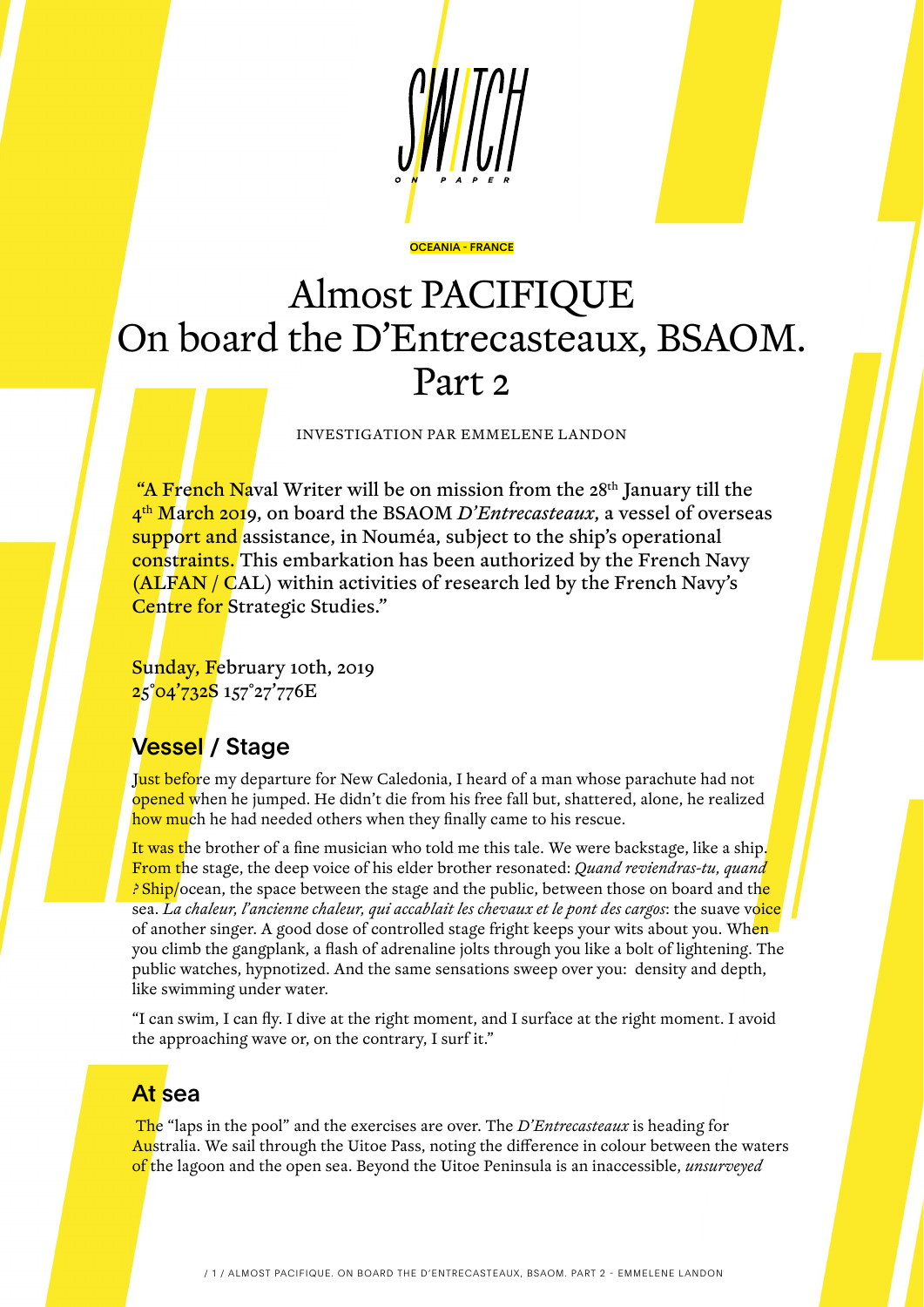

bay. On the bridge, Map 146 shows the natural reserves; coral reefs dotted with numerous shallow waterholes and more unsurveyed zones, scattered with dangerous deeps. We reenter the lagoon by the Mara trench.

 La Foa, the Bay without Water and the Island of the Dead are situated in the southern part of Grande Terre, the Bay of St Vincent, Le Havre trompeur and Vexation Island were named by Admiral Bruni d'Entrecasteaux, our ship's namesake.

The last words of Louis XVI before being beheaded on Monday January 21st 1793 were: "Have we received news of Monsieur de La Perouse?"

Jean-Francois de Galaup, Comte de La Perouse, was lost in the seas in which we're sailing, in 1788. An expedition set out to search for him in 1791, directed by Antoine Reymond Joseph Bruni d'Entrecasteaux, known as the Chevalier d'Entrecasteaux, with two frigates, *La Recherche* and *L'Esperance.* In 1793, the expedition discovered an island, Vanikoro, named the Island of *La Recherche* by Admiral d'Entrecasteaux, where the survivors of La Perouse's expedition had perhaps taken refuge. D'Entrecasteaux continued in the direction of New Caledonia by a route that had never been taken, except, perhaps, by La Perouse.

But what news of him? None.

"Any time is the right time for brave soldiers," sighs the midshipman. He has the most difficult watch for lack of sleep: from 4AM–8AM.

### **Representation**

 We approach Brisbane too quickly, that won't do for a military ship. The *D'Entrecasteaux* treads water like a guest who knows he'll arrive too early. Off the beach, the sea growls, regurgitates, breathes.

The Pacific is peaceful, blue, immense, rather calm, except that the Coral Sea is not really the Pacific. Prussian blue. Hot. Humid. Less waves. Flying fish with blue wings.

On the loudspeaker, a message from the bridge announces: "Whale port side!" It gambols, we can see it on the horizon. "Astonishing for this time of the year," says the Captain. I hope it will leave this area as fast as possible, because its appearance coincides with our shooting practice hour.

"And you, Madame Landon, would you like to shoot?" "No, thank you." As we approach Brisbane, it's time to think about Representation.

The First Mate asks me, "Madame Landon, what should we do about the seating

arrangement for lunch. We'll have a Lady on board."

"Put her to the right of the Captain."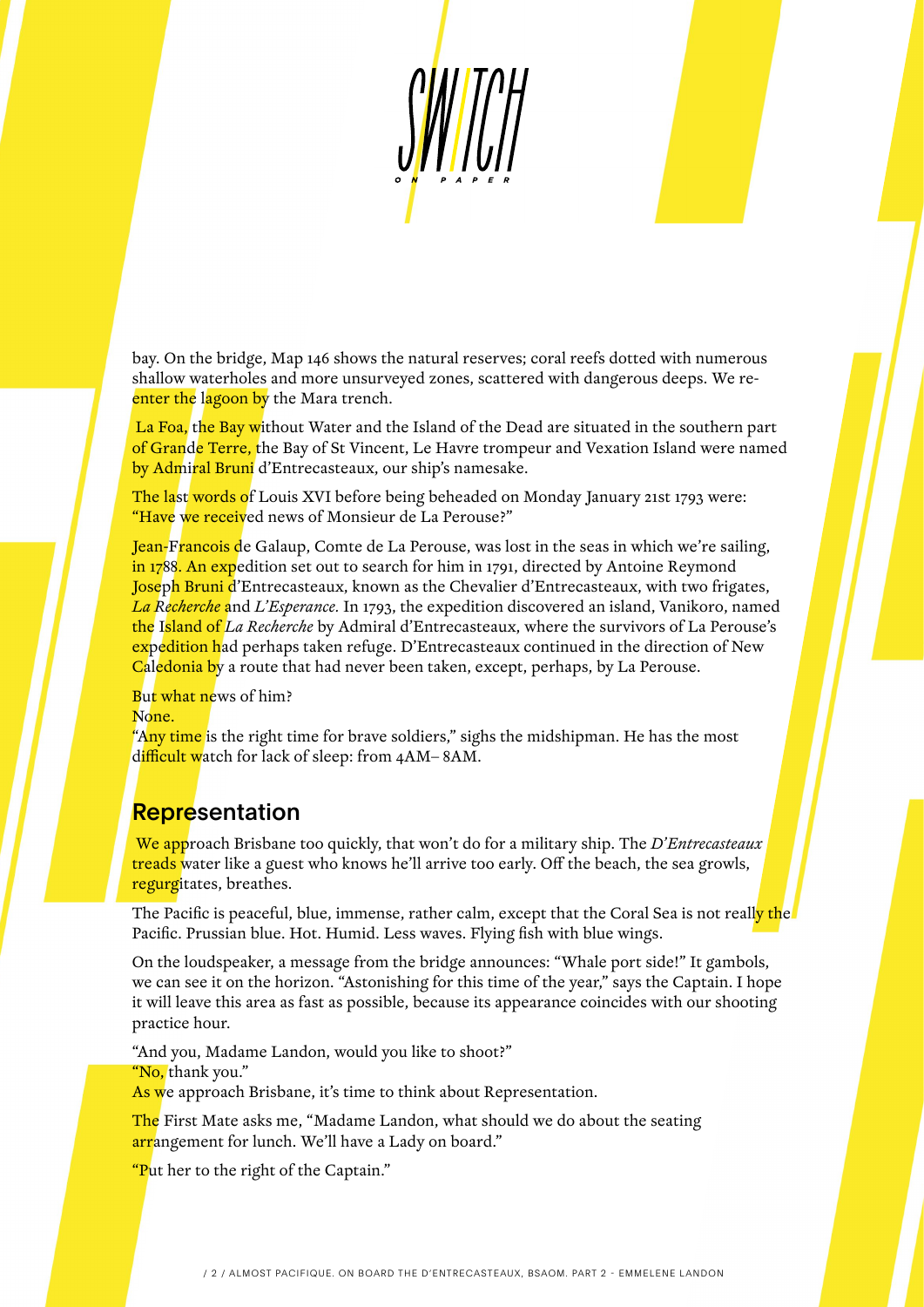WII

The pilot comes on board at 3:30AM. Wind 10. Sea 3. Speed 12 knots. Moreton Island, the same shape as Fraser Island, Stradbroke Island. These sandy islands protect the bay. Unexploded ordnance is marked on the maps. Australian voices with a nasal twang can be heard on the radio.

The ascent of the Brisbane River is bordered by port and industrial zones, the historic port, and the airport. Planes take off and land over us.

The far-off skyscrapers create a little skyline. Brisbane can now be considered as a real city.

The day of Representation arrives, and Justine prints out the seating plan for the Captain, Lady B, the CR, the CMDR Head of the Brisbane Naval Base, the Inspector of Police, the Midshipman and the French Naval Writer.

The discussion heads off in all directions, led above all by Lady B, a businesswoman, and the CR, a blonde in a white dress who works for the City of Brisbane.

Police Inspector: This port area is new to me. Previously, I worked at Fortitude Valley, a <mark>ra</mark>pi<mark>dly deve</mark>loping area, like an expanding doughnut, with plenty of nightlife that I wouldn't like my 16 year old daughters to attend.

CR: It's crazy how young people are afraid to communicate by phone these days. They do everything via Messenger. My children can't even pick up a phone to contact me.

L<mark>ady B: A</mark> young woman I've just hired, when she has to rapidly contact a client, repeatedly tells me that he doesn't reply to messages, because she doesn't want to actually speak to him. However, it would be far more simple!

CMDR: Trams in olden times had a certain charm...

 $CR: By$  the way, congratulations, Lady B, on the 30<sup>th</sup> anniversary of your career!

Lady B: It's all passed so quickly! June Dally-Watkins, the Australian etiquette queen, remains my absolute role model, she's still around at 92. Such beauty and elegance!

CR: And Peter Hackworth in real estate, that great lady from Brisbane who is now 83. Her father was an English pilot who died in the war, and he wanted to call his son Peter, that's the explanation for her masculine name... But let's rather talk about this beautiful Naval vessel. What kind of operations do you carry out?

Captain: For example, we intercepted a shipment of cocaine heading for Australia, 578k.

(Everybody goggle-eyed.)

Police Inspector: Great haul!

Naval Writer: When I last made a stopover at Brisbane in 2001, there weren't all those skyscrapers.

Lady B: Since then Highrise Harry has passed by...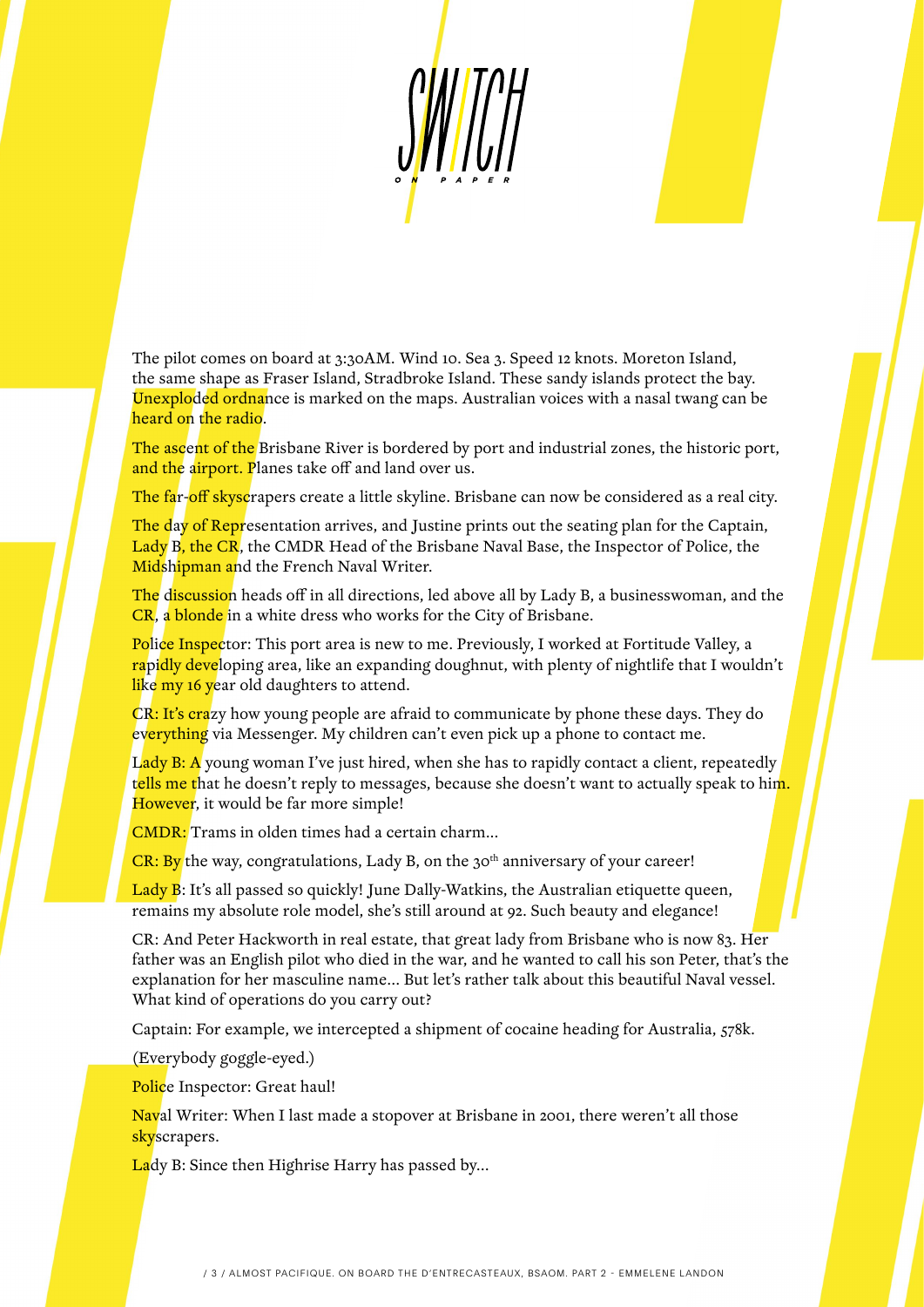$\frac{1}{2}$ 

CR: How do you call - the coloured vests - in France?

Captain: Les gilets jaunes (the yellow vests).

CR: My husband's been on holiday in Europe for two years now. I joined him, to go skiing. Sometimes we were blocked on the roads by the demonstrations.

Lady B: Thank you for that wonderful lunch, so French! What a pleasure it's been to see you again.

(On the side, to the CR): I'm going to Morocco, with some friends, I've heard the beaches are magnificent.

CR: Don't forget to take some antibiotics, just in case...

The next day, a strategic visit is planned to the Australian Army base, Gallipoli Barracks, for the early stages of setting up a collaboration between the French Navy and the Australian Army.

**"Welcome ba**ck," the soldier at the entrance of the base says to me, as I hand him my Australian passport. We're ushered towards the parade ground, three large vehicles are parked there. "One wouldn't park there like that in France," Justine, the officer cadet, tells me. On the left of the parade ground, three musicians, a bagpipe player and two drummers, rehearse "Walzing Matilda."

Their trio is like an Australian Bagad de Lann Bihoue.

The Australian soldiers are two metre tall giants. They show us their equipment, speak to us about their missions. In 2012, OP Slippet Anode and Pakistan. In 2015-2016, Afghanistan and Iraq. On land in Australia, they come to the aid of the population in case of flooding and forest fires.

The idea is to create an interoperability, a mutual understanding between French and Australian forces, an Amphibious work group.

From ship to shore. Wet to dry. The Bushmasters. Their weapons. Their 50 kilo backpacks with a spade and food rations for 24 hours: Koma lamb, beef and noodles, bread, mi-goreng, muesli, Werthers, mashed potato, Vegemite, crystallized fruit, chocolate, condensed milk, jam sandwiches, dried beef, cheese…

We listen politely under the fierce sun.

Later, they'll visit the *D'Entrecasteaux*, which seems too small to welcome them all, plus their equipment.

## Life on board

At sea once more.

**Shake hands with all the crewmembers the first thing in the morning.**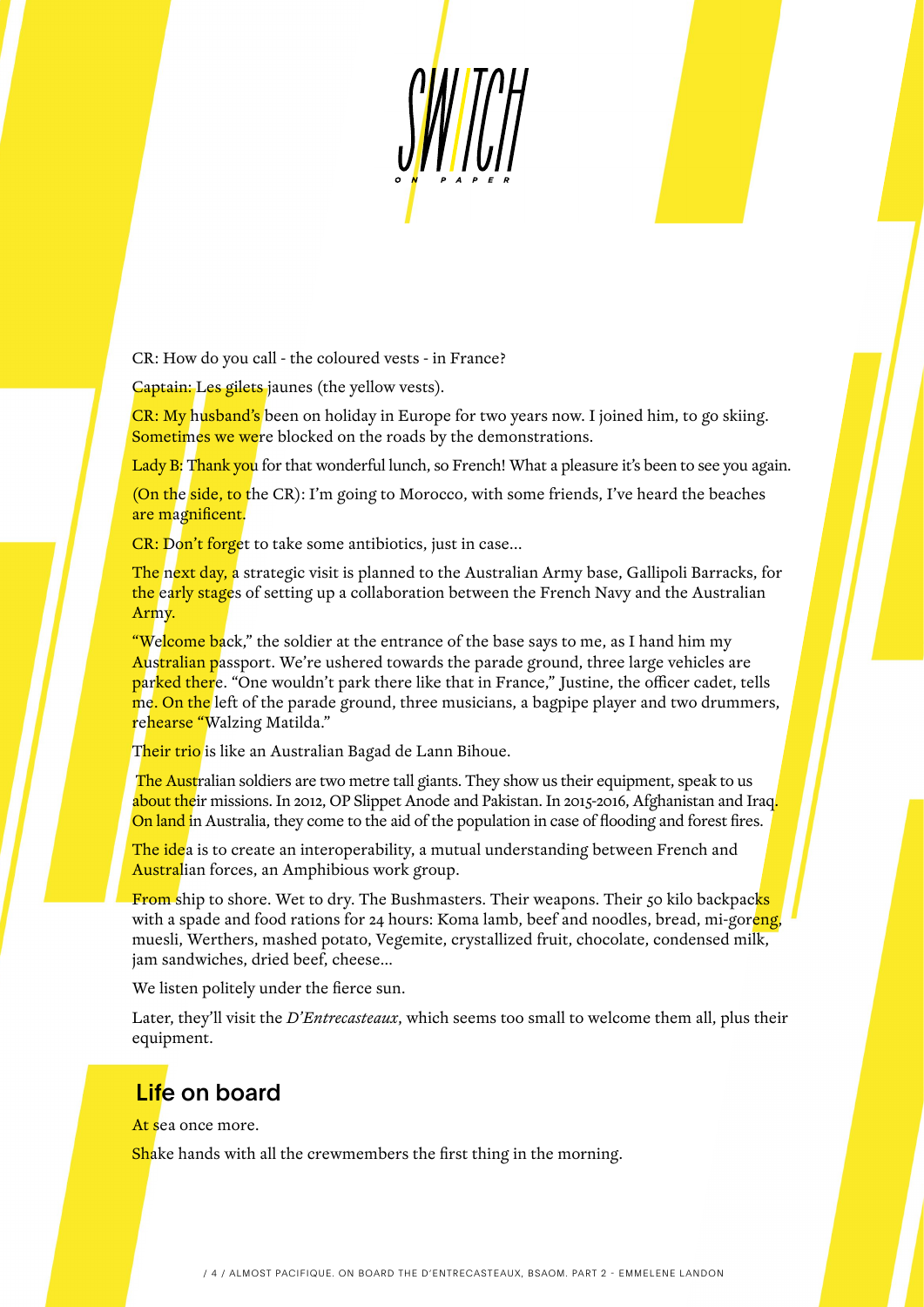Stow away all your belongings so they don't crash to the floor, including those in drawers, especially pens that make an annoying noise when they roll from one side to another.

Place whatever you put on a table in a careful manner. If possible, lie down and take a nap in case of fatigue or headache. Make your bed neatly.

Store the chair to your desk with an elastic belt.

Dress every day in the Naval uniform, a T-shirt underneath, and wear sensible shoes. Brush your hair.

Address everybody by the formal French 'you'.

Say "Capitaine", "Second," and "Ops" (for the Captain, First Mate and Chief of Security), and call the others by their first name, or no name at all.

Debriefing sessions at 6PM. Everybody rises when the Captain enters the room. He says: "At ease, be seated," even before I've had the time to rise.

We go over the weather forecast, conditions at sea, the "pépins": things going wrong, the fuel situation, training and activities planned, in what is sometimes used as a detention room, now called the passengers' room.

Cyclone Oma pursues its route towards Australia.

We're just to the north of it. Outside, the moon is full. Sea 6, very rough, big swells. The *D'Entrecasteaux*, solid as she is, is tossed in the rough sea like a cork. We all keep to ourselves, slightly seasick. Perhaps rather more so, because of the full moon. The ship sways from one side to the other; rather too much, and everything it contains is swept upwards, thrown against the walls, and clatters to the floor. In bed, the pitching tightens the stomach. The wooden furniture creaks and the noise evokes the rigging of another ship, a former version of the *D'Entrecasteaux,* from another century.

The *D'Entrecasteaux*'s mission was to cross the Coral Sea to give the crew a chance to train, and then to meet the Australian Army to study the possibilities of an amphibious collaboration. As for the return to Noumea, the aim is to flee Cyclone Oma.

The chief of the deck department, who has been studying the maps and the weather and sea conditions to determine our route, decides we should head north to avoid the cyclone, which is now heading south, and to change our course to 90°, directly towards New Caledonia. We'll save 220 nautical miles, which will allow us to reach the east coast twenty hours early, and have time for exercises. One says "the idea of the manoeuvre" because it is not an exact science, he explains to me. There are many known elements, but one can never forecast the environment at 100%.

The chief of the deck department proposes his idea to the Captain, who decides to validate it or not.

All of a sudden, rather than surf the waves that were propulsing us from behind, we head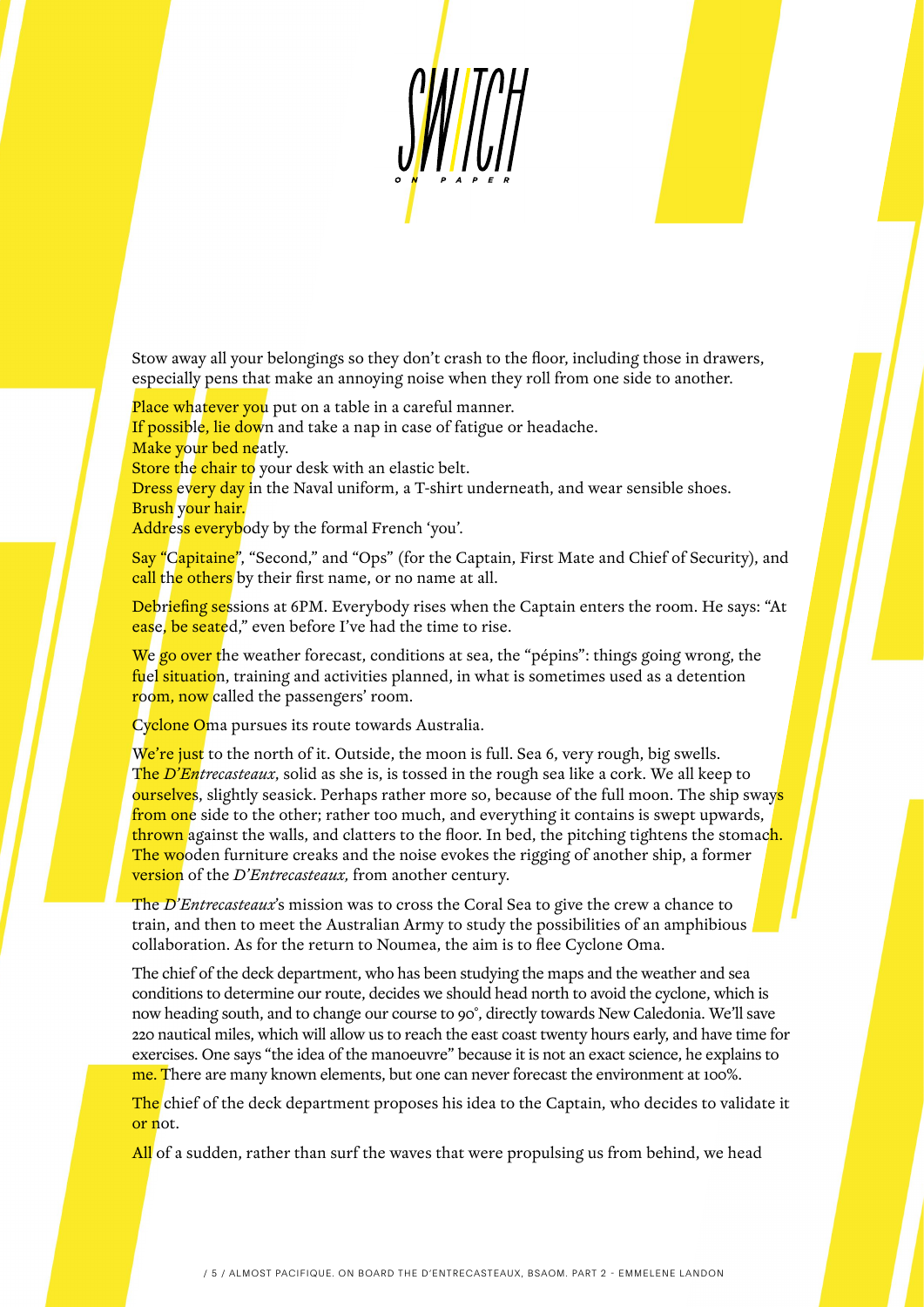

straight into the swell. I write on my bed, my computer wedged between my feet. The sea is wild. I sleep with my more fragile belongings, so they don't take off.

### The mess rooms

A reduced crew obliges crewmembers to be polyvalent and extra work abounds aboard the *D'Entrecasteaux*, from the bridge to the engine room where the average temperature is above 40°. That means lots of dirty T-shirts to wash. Working outside, for everything to do with the piloting the ship, in all weather conditions, is a tough job. Nevertheless, the helmsman would never exchange his job for that of an officer, behind a computer, even considering that officers earn much more. I chat to the quartermaster who works with the bosun. He has eight years of experience in the Navy and would like to move up the ranks to chief of the deck department, for example, but still keep his hands dirty.

In the crew mess room everyone talks at once, relaxes, watches TV, sport, generally. They all seem close and considerate one of another. On land, they often meet to have picnics with their families. Their wives have found work as nurses, journalists or cleaners. The crew not having the same salaries as the officers, a division exists, between the two worlds. The majority of the officers' wives do not work.

As for the officers, they don't consider that they are practising their profession behind a computer. In the Officer mess room, for what would normally be an evening drink, the choice is between fruit juice (I must say I've never tasted such delicious fruit juice), lime Perrier and Pepsi, the First Mate is watching a program on Arte about North Korea: worke<mark>rs</mark> on holiday. Perhaps their first paid holidays.

I'd like to go on holiday in North Korea... Well, why not? I ask him. Impossible. Top secret defence reasons.

He goes on to tell me that for security reasons, it's difficult for soldiers to have families with certain nationalities, be they from the Far East, Russia, Korea, China… In case of conflict, the enemy could take family members as hostages. I never know if he's making fun of my naivety, so I change the subject.

The Captain has the power to order his crew to "shoot to kill." He remains the "Master on board after God." Where could the Captain of the *D'Entrecasteaux* wish to work after serving this ship?

In the 21st century Navy, the Captain is the one who decides, above all in combat, but he is also hugely responsible to the Chief of Defence Staff. On a daily basis, combat is reduced to exercises like those we carried out at the beginning of our mission. At the most, one shoots to intimidate, closer and closer to the target until they surrender. The *D'Entrecasteaux* is not a warship but, as its name indicates, a support ship. Normally, we don't have to shoot before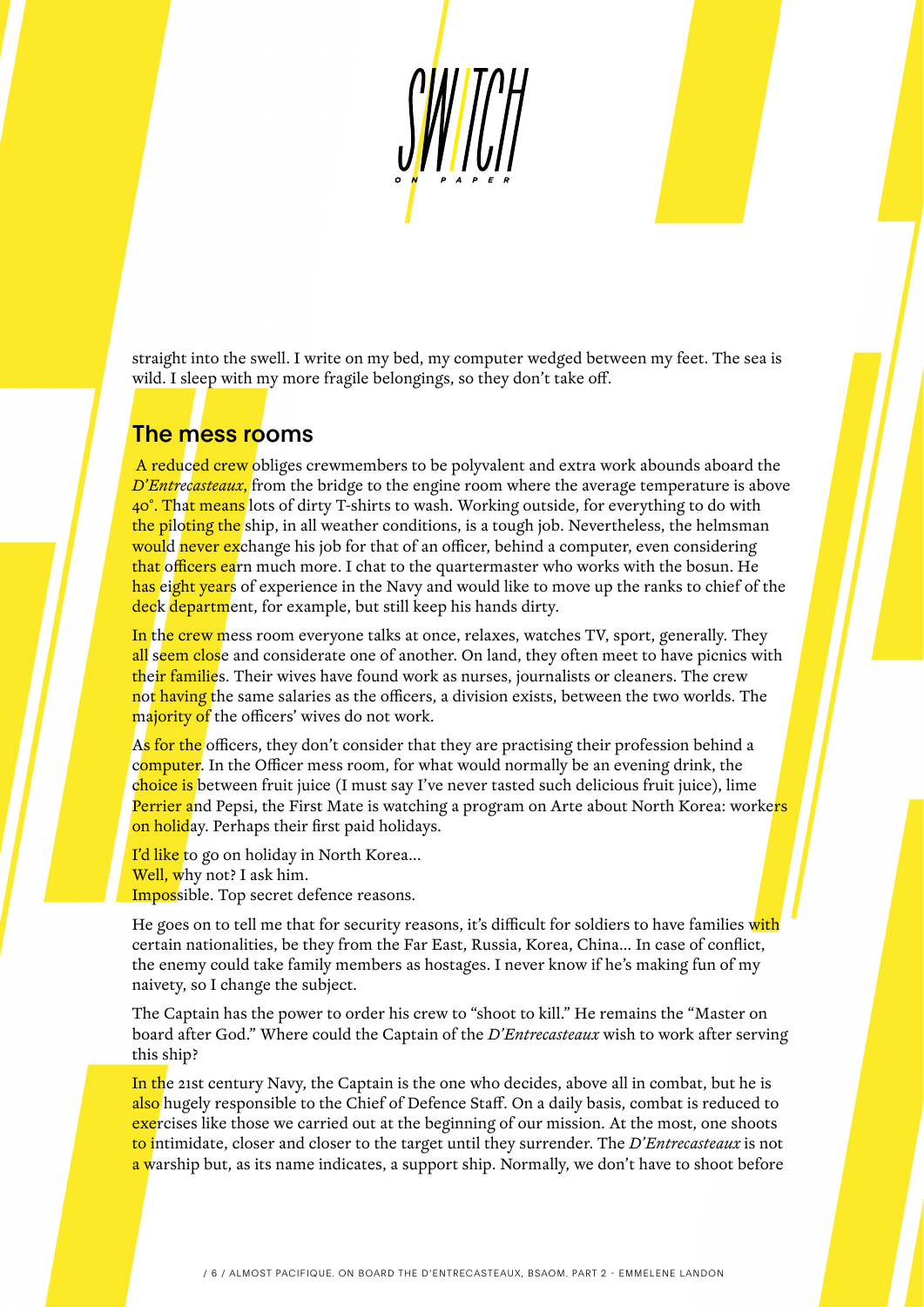SWII

approaching blue boats or boats we suspect of transporting drugs.

So what could be the next step after commanding the *D'Entrecasteaux*?

The Captain could progress to an aircraft carrier with 2000 sailors aboard. 262 metres long, 64 wide, with two nuclear reactors generating 82000 propulsive horsepower and 16 megawatts of electric power. These vessels are incredible, they can remain self-sufficient for eight years, sailing 500 nautical miles per day at 25 knots almost permanently. Selfsufficiency and resistance are imperative for this genuine city at sea, used to control large local conflicts, and also participate in international missions. In 2011, France was present during the Harmattan mission in the Gulf of Syrte, off Libya, and maintained a strict control over the maritime embargo imposed on this country and its government. In 2018, during the Hamilton mission, chemical sites were fired upon. Arms are used when under threat. Like when Yemeni and Libyan civilians were evacuated in 2015 and 2016.

How do you accede to this promotion?

You have to prove you're a warrior. Not just somebody concerned about his air-conditioning at 15° and his cosy bed.

But how do you prove you're a warrior?

The First Mate immediately replies:

By your career. Your fighting spirit: by being always ready to act, even in times of peace. We are trained to be ready for combat, as a natural reflex, but above all not in a routine manner. You can't just consider what you're doing as the third exercise of the week, so you don't give a damn. You're not just hanging around waiting for dinner. It's a real mentality.

### **Houailou**

Outside it's so hot and humid, especially compared to the inside air-conditioned temperature of 20°, that one's glasses fog up. This evening we'll see land, the east coast of New Caledonia. Next morning, at Houailou, the Captain sets off in a Zodiac to ask permission of the chief of the tribe to carry out exercises on his territory, and to thank him for letting us moor in the bay. For this, he brings a "manou," an offering: two *D'Entrecasteaux* T-shirts and a bank note of 1000 New Caledonian francs. It's the custom. He is accompanied by two divers and Justine, and they'll come and pick me up in an hour if all goes well.

Eight o'clock in the morning, it's hotting up. The landscape is splendid, native, unchanged, unlike what we can see several dozen kilometres from here, visible from the *D'Entrecasteaux* anchored in the bay, red and ragged in the distance. Probably the Canala and Thio mining centres.

The Zodiac collects me and lets me off on the beach at Houailou. Justine and the two divers, who are also master-at-arms and helmsman on board, calculate the landing spot with geometric instruments. I set off towards a conical shaped hut that I'd noticed with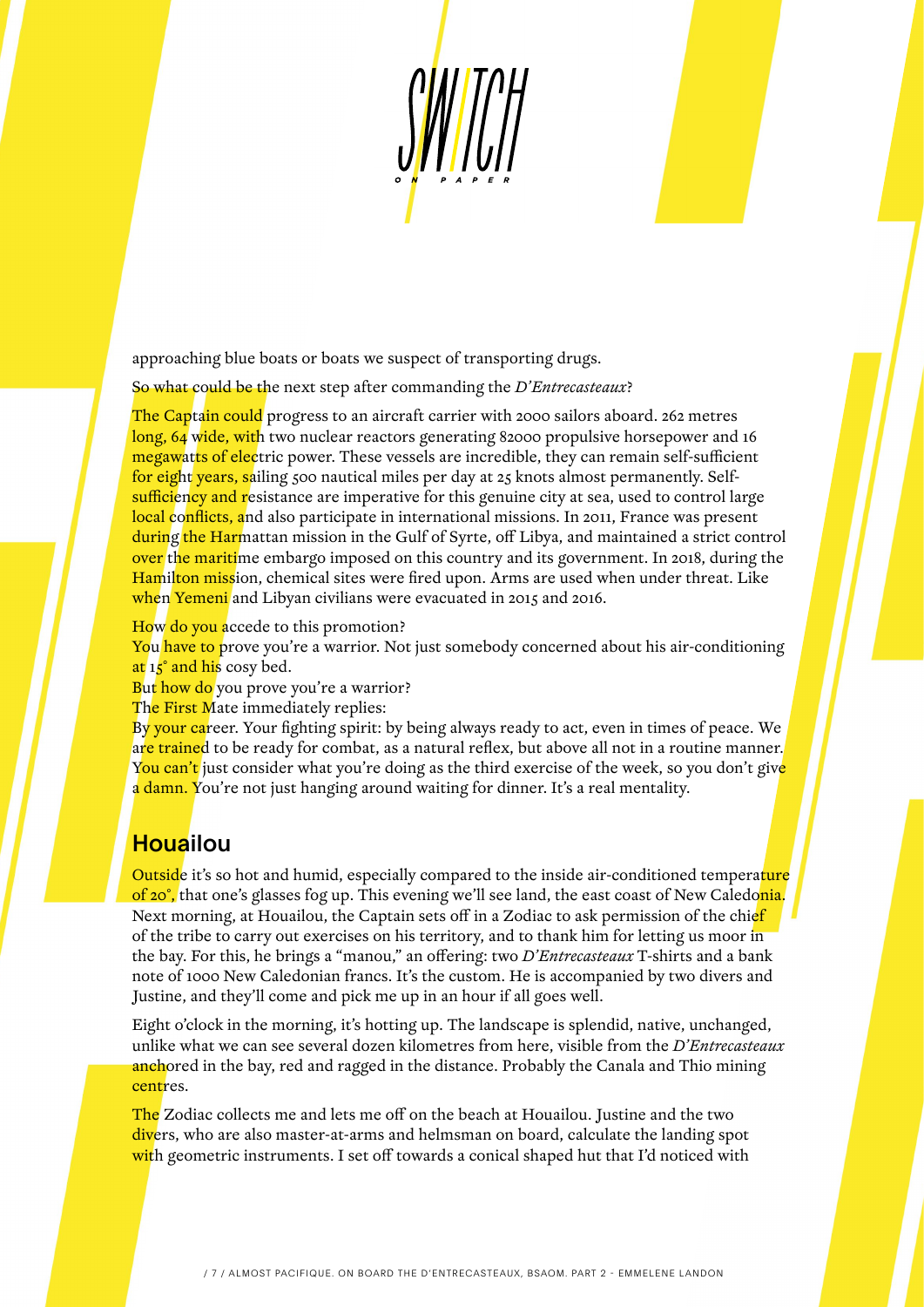my binoculars from the ship, intrigued by its straw roof. Behind the beach, I come across the carcass of a car, and then an abandoned aeroplane landing strip. The round hut is surrounded by sculptures, like totems. "Don't go beyond this beach," warned Justine, who had been present at the offering. "There, the land belongs to another tribe."

Accompanied by a bird with a long thin beak, perhaps an oceanite, although this species of bird is rarely seen on land, preferring to live on the high seas, I take care not to approach the dividing line. I film a man in a canoe. In the blink of an eyelid, he has disappeared.

I stroll along peering at the various shells and driftwood washed up on the beach. Half a construction worker's white helmet in this natural environment is like a nautilus. And then I spy the spiral of a big intact shell, just recently vacated by its inhabitant, striped violet and white. A true nautilus.

Later, I read in the local newspaper:

"Houailou: Maureen's companion has been arrested. The gendarmerie made this information public in the middle of the night: the companion of the young woman who who died on February 12th at Houailou, who was sought for murder, was arrested at 10PM, by the GIGN.

The death of Maureen, 29, had been communicated on February 12th, just after 2AM. A death at first described as an accident. But Momo's family and friends were sure that she'd died from her companion's violent blows. On Friday, a march protesting violence against women was held in her memory. The inquest confirmed that Momo had indeed been beaten *extremely violently.*

Violence against women and interfamily violence are increasingly devastating in New Caledonia.

### Being there

We're not leaving?

Be patient, there are 170 metres of chain to pull up with the anchor.

The Captain had announced that around 1AM the sea would become rough. The anchor strikes the ship's flanks. The constant hum of the motor accompanies the more irregular rocking and creaking noises.

A sailor comes in to draw my curtain each evening at nightfall. I then get the red safety jacket down from on top of the wardrobe and put it behind my pillow, to read and write. To get out of bed, I leg over the wooden railing, like you would a child's cot. The walls are papered with my watercolours and a few maps from the roll of out-of-date maps that the helmsman has given me, on which I'd like to paint in my studio in Paris.